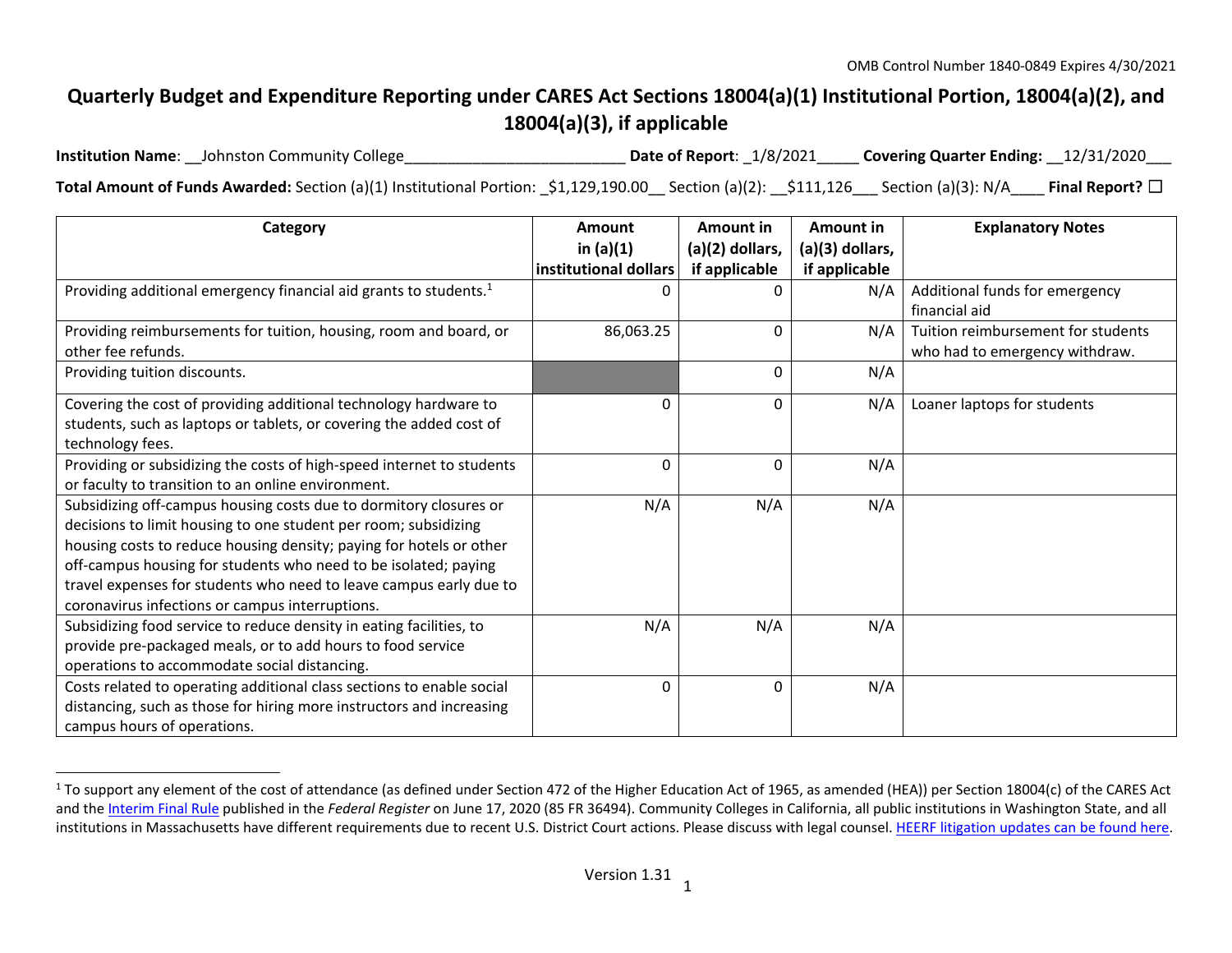OMB Control Number 1840‐0849 Expires 4/30/2021

| Category                                                                                                                                                                                                                                                                               | Amount                | Amount in         | Amount in       | <b>Explanatory Notes</b>                                                                                                                                                                                |
|----------------------------------------------------------------------------------------------------------------------------------------------------------------------------------------------------------------------------------------------------------------------------------------|-----------------------|-------------------|-----------------|---------------------------------------------------------------------------------------------------------------------------------------------------------------------------------------------------------|
|                                                                                                                                                                                                                                                                                        | in $(a)(1)$           | $(a)(2)$ dollars, | (a)(3) dollars, |                                                                                                                                                                                                         |
|                                                                                                                                                                                                                                                                                        | institutional dollars | if applicable     | if applicable   |                                                                                                                                                                                                         |
| Campus safety and operations. <sup>2</sup>                                                                                                                                                                                                                                             | 5,484.04              | 0                 | N/A             | See additional documentation                                                                                                                                                                            |
| Purchasing, leasing, or renting additional instructional equipment<br>and supplies (such as laboratory equipment or computers) to reduce<br>the number of students sharing equipment or supplies during a<br>single class period and to provide time for disinfection between<br>uses. | \$185,521.03          | 0                 | N/A             | Science Lab kits for students who had<br>to take science course online.<br>SmartSim Multi Manikin used for EMS<br>program to enhance social distancing<br>and ability to complete online<br>instruction |
| Replacing lost revenue due to reduced enrollment.                                                                                                                                                                                                                                      |                       | 0                 | N/A             |                                                                                                                                                                                                         |
| Replacing lost revenue from non-tuition sources (i.e., cancelled<br>ancillary events; disruption of food service, dorms, childcare or other<br>facilities; cancellation of use of campus venues by other<br>organizations, lost parking revenue, etc.). <sup>3</sup>                   |                       | 0                 | N/A             |                                                                                                                                                                                                         |
| Purchasing faculty and staff training in online instruction; or paying<br>additional funds to staff who are providing training in addition to<br>their regular job responsibilities.                                                                                                   | 119.00                | 0                 | N/A             | Book Online 2.0 - Explores how to lead<br>a large-scale transformation of virtual<br>learning                                                                                                           |
| Purchasing, leasing, or renting additional equipment or software to<br>enable distance learning, or upgrading campus wi-fi access or<br>extending open networks to parking lots or public spaces, etc.                                                                                 | 88,594.35             | 0                 | N/A             | See additional documentation                                                                                                                                                                            |
| Other Uses of (a)(1) Institutional Portion funds. <sup>4</sup>                                                                                                                                                                                                                         | $\mathbf 0$           |                   |                 |                                                                                                                                                                                                         |

<sup>&</sup>lt;sup>2</sup> Including costs or expenses related to the disinfecting and cleaning of dorms and other campus facilities, purchases of personal protective equipment (PPE), purchases of cleaning supplies, adding personnel to increase the frequency of cleaning, the reconfiguration of facilities to promote social distancing, etc.

<sup>&</sup>lt;sup>3</sup> Including continuance of pay (salary and benefits) to workers who would otherwise support the work or activities of ancillary enterprises (e.g., bookstore workers, foodservice workers, venue staff, etc.).

<sup>&</sup>lt;sup>4</sup> Please post additional documentation as appropriate and briefly explain in the "Explanatory Notes" section. Please note that costs for Section 18004(a)(1) Institutional Portion funds may only be used "to cover any costs associated with significant changes to the delivery of instruction due to the coronavirus, so long as such costs do not include payment to contractors for the provision of pre-enrollment recruitment activities; endowments; or capital outlays associated with facilities related to athletics, sectarian instruction, or religious worship."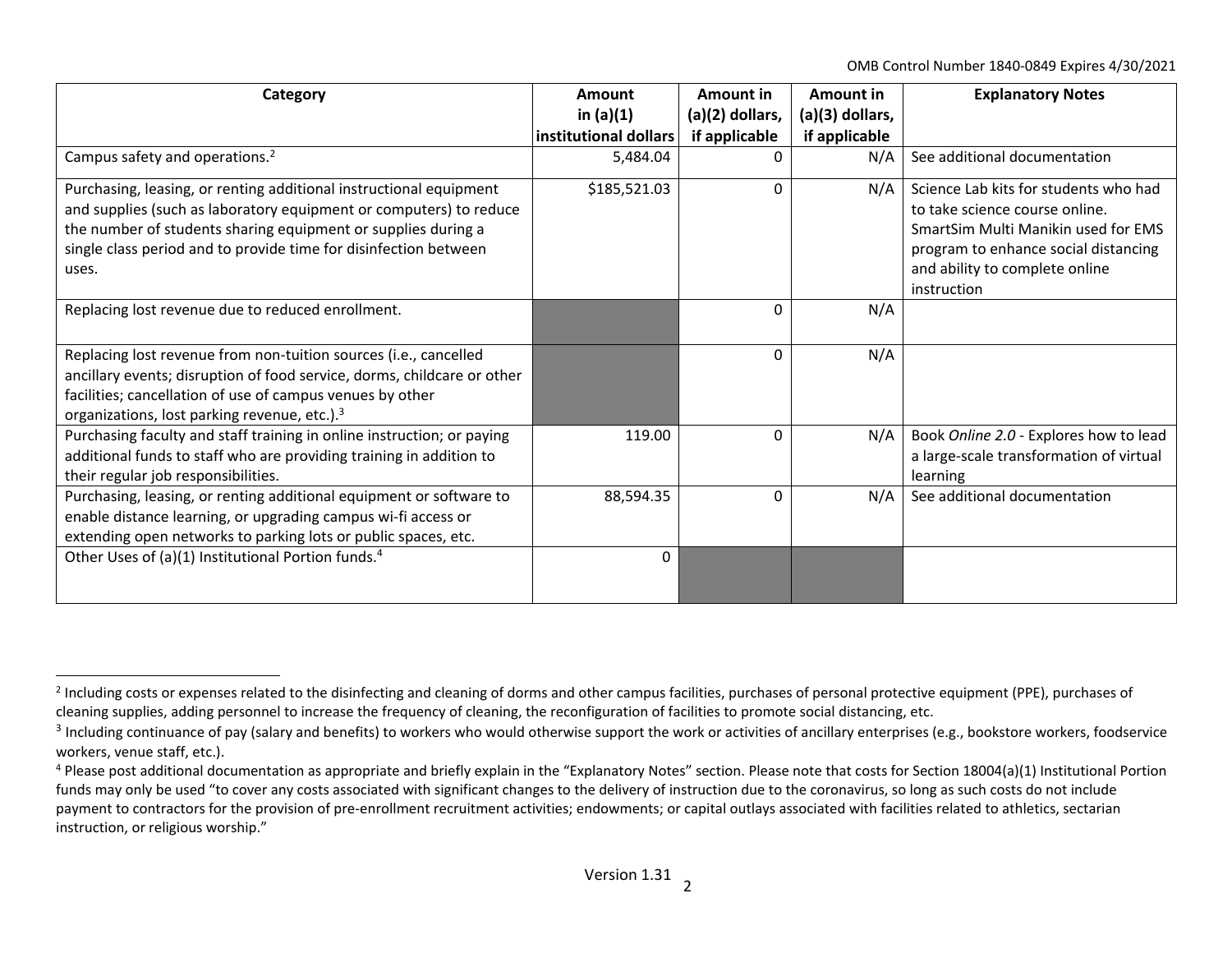OMB Control Number 1840‐0849 Expires 4/30/2021

| Category                                                          | <b>Amount</b>         | Amount in         | Amount in         | <b>Explanatory Notes</b> |
|-------------------------------------------------------------------|-----------------------|-------------------|-------------------|--------------------------|
|                                                                   | in $(a)(1)$           | $(a)(2)$ dollars, | $(a)(3)$ dollars, |                          |
|                                                                   | institutional dollars | if applicable     | if applicable     |                          |
| Other Uses of (a)(2) or (a)(3) funds, if applicable. <sup>5</sup> |                       |                   | $0 \mid N/A$      |                          |
|                                                                   |                       |                   |                   |                          |
|                                                                   |                       |                   |                   |                          |
| <b>Quarterly Expenditures for each Program</b>                    | \$365,781.67          | $\mathbf{0}$      | N/A               |                          |
|                                                                   |                       |                   |                   |                          |
| <b>Total of Quarterly Expenditures</b>                            |                       |                   |                   |                          |
|                                                                   |                       |                   |                   | \$365,781.67             |

## **Form Instructions**

*Completing the Form*: On each form, fill out the institution of higher education (IHE or institution) name, the date of the report, the appropriate quarter the report covers (September 30, December 31, March 31, June 30), the total amount of funds awarded by the Department (including reserve funds if awarded), and check the box if the report is <sup>a</sup> "final report." In the chart, an institution must specify the amount of expended CARES Act funds for each funding category: Sections 18004(a)(1) Institutional Portion, 18004(a)(2), and 18004(a)(3), if applicable. Section 18004(a)(2) funds includes CFDAs 84.425J (Historically Black Colleges and Universities (HBCUs)), 84.425K (Tribally Controlled Colleges and Universities (TCCUs)), 84.425L (Minority Serving Institutions (MSIs)), 84.425M (Strengthening Institutions Program (SIP)); Section 18004(a)(3) funds are for CFDA 84.425N (Fund for the Improvement of Postsecondary Education (FIPSE) Formula Grant). Each category is deliberately broad and may not capture specific grant program requirements. Explanatory footnotes help clarify certain reporting categories. While some items in the chart are blocked out, please note that the blocking of such items is consistent with Department guidance and FAQs and is not definitive. Provide brief explanatory notes for how funds were expended, including the title and brief description of each project or activity in which funds were expended. Do not include personally identifiable information (PII). Calculate the amount of the Section 18004(a)(1) Institutional Portion (referred to as "(a)(1) institutional" in the chart), Section 18004(a)(2) (referred to as "(a)(2)" in the chart), and Section 18004(a)(3) (referred to as "(a)(3)" in the chart) funds in the "Quarterly Expenditures for each Program" row, and the grand total of all three in the "Total of Quarterly Expenditures" row. Round expenditures to the nearest dollar.

*Posting the Form*: This form must be conspicuously posted on the institution's primary website on the same page the reports of the IHE's activities as to the emergency financial aid grants to students made with funds from the IHE's allocation under Section 18004(a)(1) of the CARES Act (Student Aid Portion) are posted. It may be posted in an HTML webpage format or as <sup>a</sup> link to <sup>a</sup> PDF. A new separate form must be posted covering each quarterly reporting period (September 30, December 31, March 31, June 30), concluding after either (1) posting the quarterly report ending September 30, 2022 or (2) when an institution has expended and liquidated all (a)(1) Institutional Portion, (a)(2), and (a)(3) funds and checks the "final report" box. IHEs must post this quarterly report form no later than 10 days after the end of each calendar quarter (October 10, January 10, April 10, July 10) apart from the first report, which is due October 30, 2020.

<sup>&</sup>lt;sup>5</sup> Please post additional documentation as appropriate and briefly explain in the "Explanatory Notes" section. Please note that costs for Sections 18004(a)(2) and (a)(3) funds may only be used "to defray expenses, including lost revenue, reimbursement for expenses already incurred, technology costs associated with <sup>a</sup> transition to distance education, faculty and staff trainings, payroll incurred by institutions of higher education and for grants to students for any component of the student's cost of attendance (as defined under section 472 of the HEA), including food, housing, course materials, technology, health care, and child care."